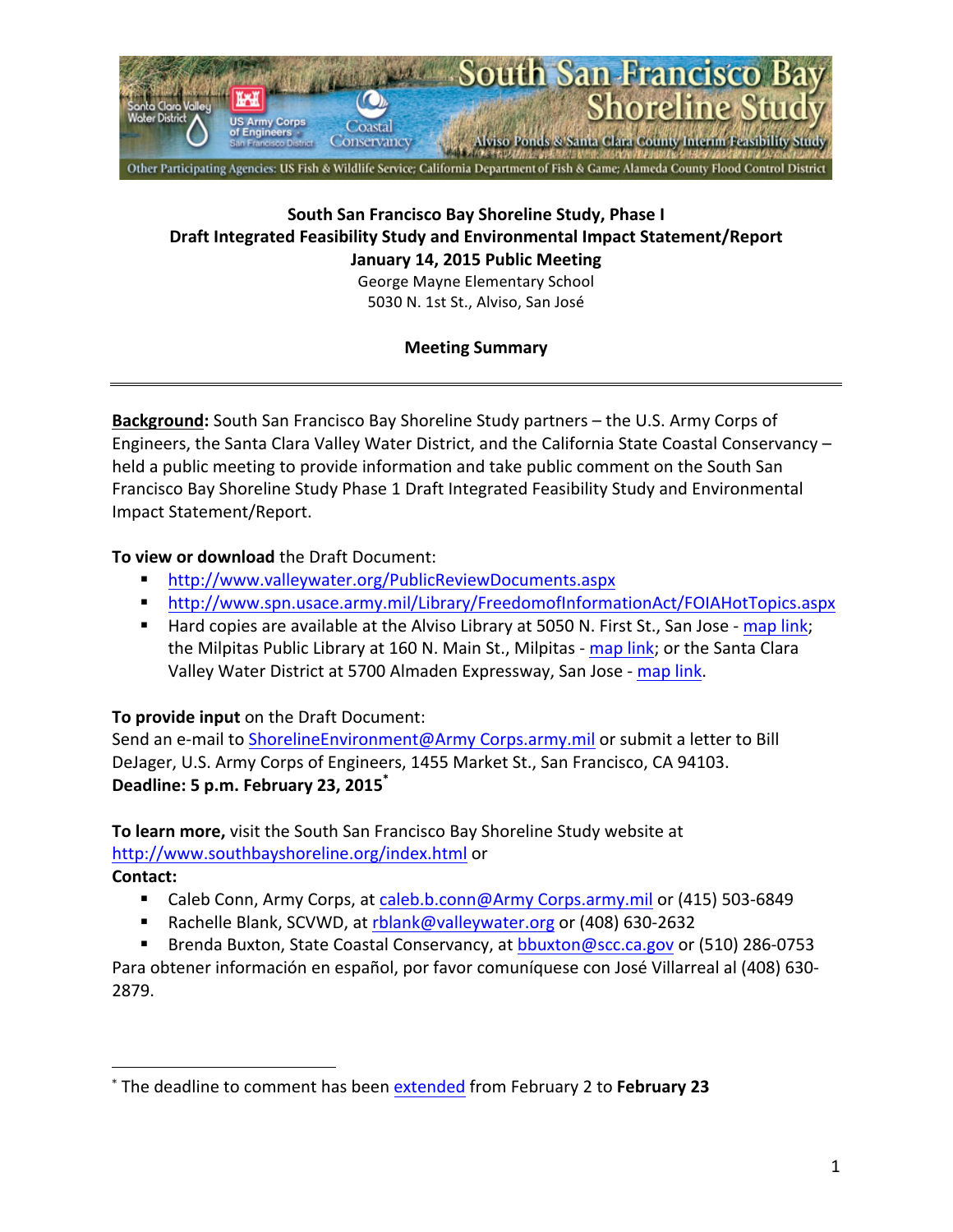## **Meeting Materials**:

At the meeting, the meeting agenda, a South San Francisco Bay Shoreline Study pamphlet, a comment sheet, and a timeline for the Alviso project were available. Additionally, meeting participants could view informational posters and copies of the Draft Integrated Feasibility Study and Environmental Impact Statement/Report.

### **Attachments**:

- Attachment  $1 -$  List of Meeting Participants
- **E** Attachment  $2$  Public Input via Comment Sheets on the Shoreline Study Draft Integrated Feasibility Study and Environmental Impact Statement/Report.

### **Meeting Summary**:

### *1. Welcome, Introductions and Agenda Review*

Melanie Richardson, Santa Clara Valley Water District (SCVWD), welcomed participants and introduced staff working on the South San Francisco Bay Shoreline Study (Shoreline Study) as well as several elected officials, including SCVWD District 3 Director Richard Santos. Mr. Santos emphasized the need to avoid a future disaster like the levees failing against Hurricane Katrina. He said this meeting is an opportunity for the public to provide their feedback on the Draft Document and help develop a project that provides economic, social, and environmental benefits. Ariel Ambruster, facilitator with the Center for Collaborative Policy, reviewed the meeting's agenda.

## 2. Presentation and Q&A on Draft Integrated Feasibility Study and *Environmental Impact Statement/Report*

Brenda Buxton, State Coastal Conservancy (SCC), presented the overarching goals of the Shoreline Study and an overview of the alternatives in the Draft Integrated Feasibility Study and Environmental Impact Statement/Report (Draft Document). She also introduced Rechelle Blank of SCVWD and Caleb Conn of the U.S. Army Corps of Engineers (Army Corps), representing the other Shoreline Study partners, who helped answer questions.

#### **Background**

The Shoreline Study and Draft Document are part of the larger goal of restoring San Francisco Bay wetlands to regain the multiple benefits that they used to provide (e.g., flood protection and wildlife habitat). The Shoreline Study aims to reduce tidal flood threats, restore and enhance tidal marsh and related habitat, and provide opportunities for recreational and public access along the Bay shoreline.

The Shoreline Study partners conducted an extensive technical analysis to identify and recommend flood risk management and ecosystem restoration projects along the Bay. Based on flood modeling and economic analyses, the Shoreline Study partners decided to divide the Bay shoreline into economic impact areas. They identified Alviso as the highest priority due to major subsidence and high flood risks.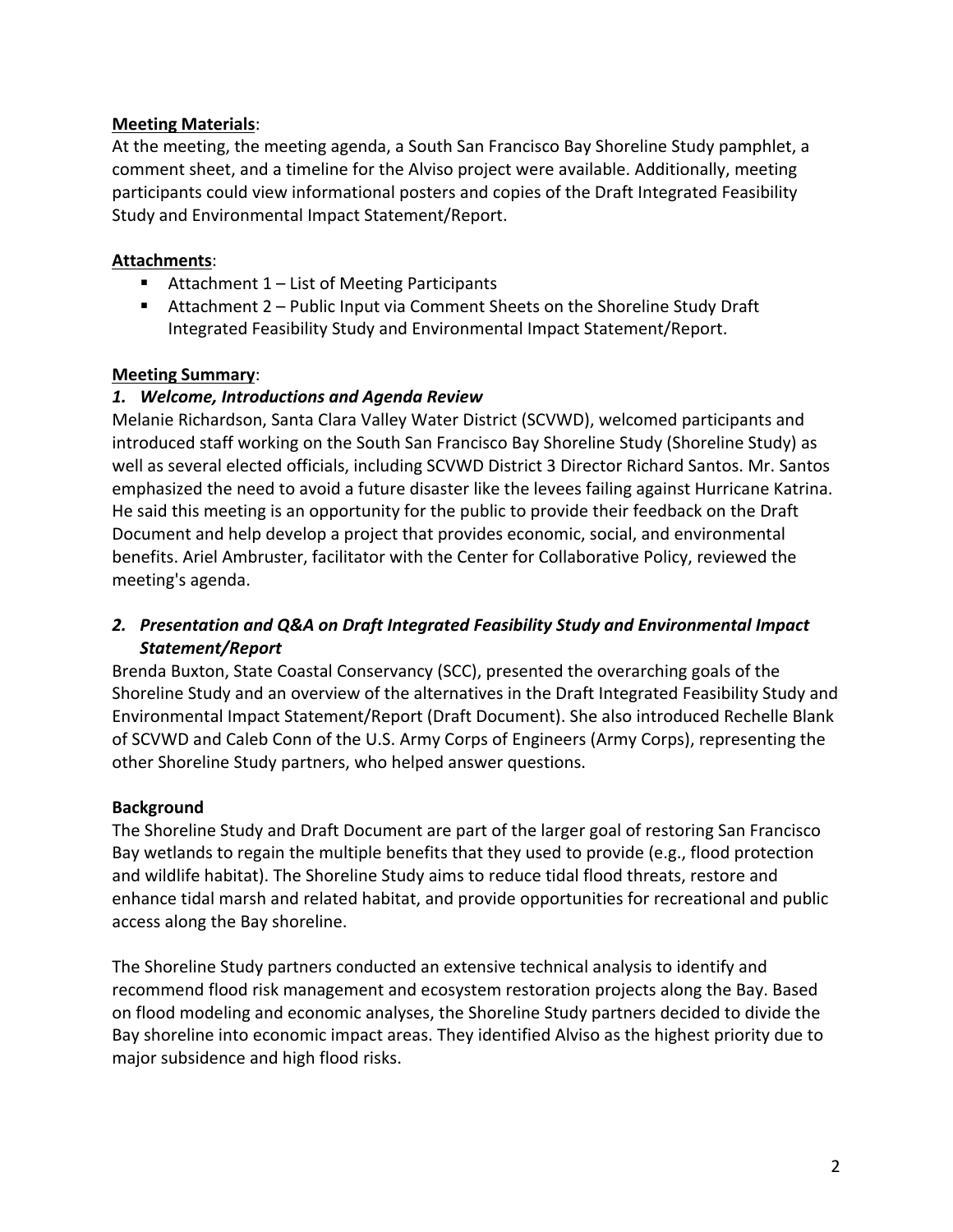Flooding is a major concern for Alviso residents, businesses, and critical infrastructure such as the San José-Santa Clara Water Pollution Control Plant (WPCP), recently renamed the San José-Santa Clara Regional Wastewater Facility. The Coyote Creek and Guadalupe River projects helped reduce threats to Alviso from stream flooding. However, Alviso is still at risk from coastal/tidal flooding, especially as the sea level rises. The current levees around the salt ponds were never created to withstand tidal flooding, and therefore the Federal Emergency Management Agency designated the area as a flood hazard zone.

The acquisition of the Cargill salt ponds provided an opportunity for projects like the South Bay Salt Pond Restoration Project and the Shoreline Study to use a holistic and adaptive approach to address coastal flood risks to Alviso.

# **Overview of Draft Document Alternatives**

The project area includes Ponds A9-A15, owned by the US Fish and Wildlife Service's Don Edwards San Francisco Bay National Wildlife Refuge, and Pond A18, owned by the City of San José. 

The alternatives include a No Action alternative as well as four different levee configurations and environmental restoration actions:

- **E** Alternative 1 No Action
- **E** Alternative 2 Build a 13.5-foot-high levee along the Alviso North and WPCP South alignments, restore Ponds A9-15 and Pond A18, and build a small buffer area ("bench")
- **E** Alternative 3 Similar to Alternative 3, but higher levee and larger buffer area: Build a 15.2-foot-high levee along the Alviso North and WPCP South alignments, restore Ponds A9-15 and Pond A18, and build a large transitional habitat ("ecotone") with fill at a 30to-1 slope
- **E** Alternative 4 Build a 15.2-foot-high levee along the Alviso Railroad Spur and WPCP South alignments, restore Ponds A9-15 and Pond A18, and build a bench buffer
- **E** Alternative 5 Build a 15.2-foot-high levee along the Alviso South and WPCP South alignments, restore Ponds A9-15 and Pond A18, and build a bench buffer

Both the 13.5-foot and 15.2-foot levees protect Alviso from the FEMA 100-year flood plain, but Alternative 3, the 15.2-foot-high levee, provides protection for a longer period.

The Army Corps designated Alternative 2 as the National Economic Development (NED) plan because it provides the highest benefits to cost ratio. However, local partners prefer to build levees that will not need enhancements in ten years. Therefore Alternative 3 is the Local Preferred Plan (LPP).

All alternatives include a swing gate where the levee crosses the railroad bridge, a tide gate at Artesian Slough to allow for Water Pollution Control Plant discharge, adaptive management, and connecting gaps in the Bay Trail.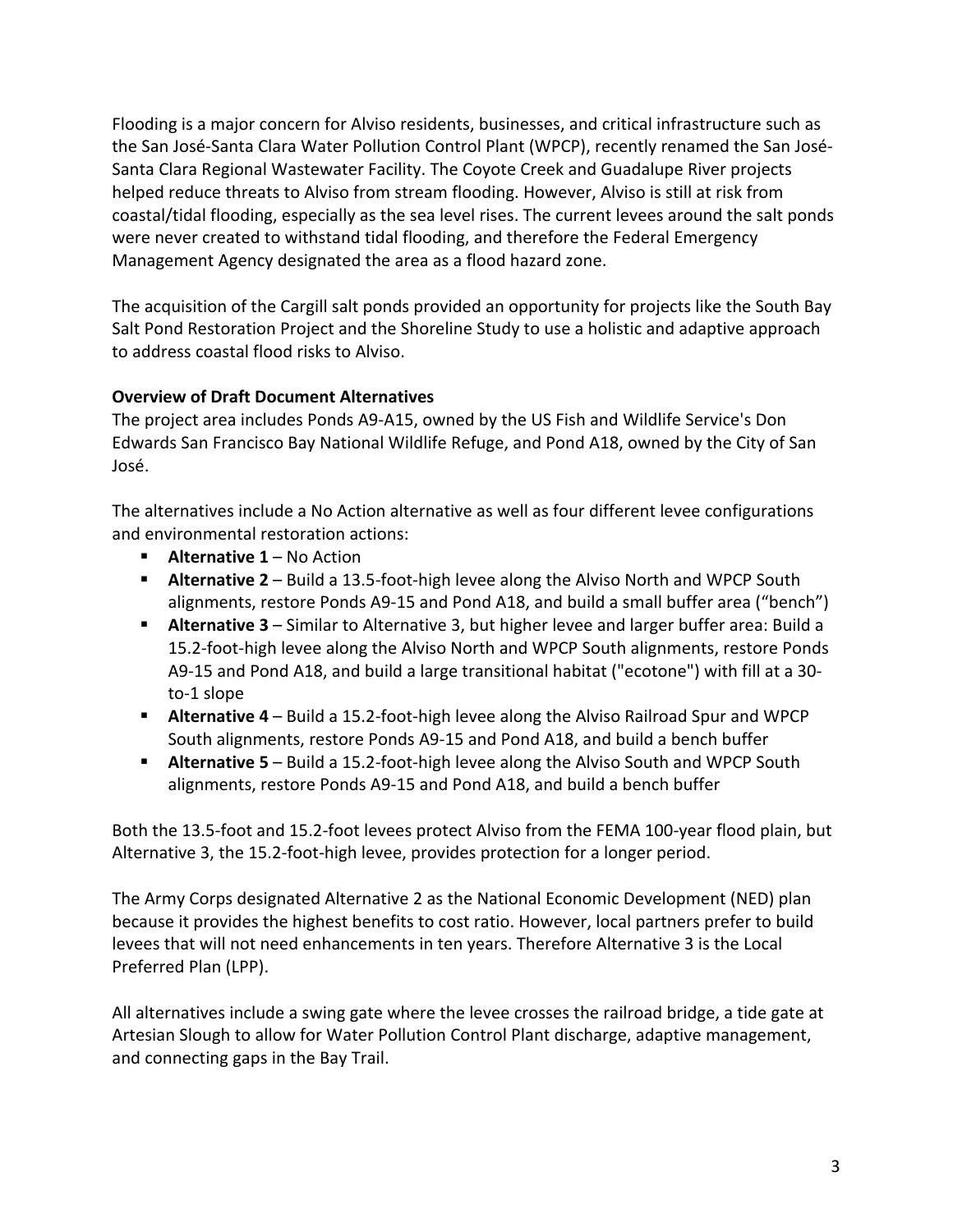Placing the levee in the Refuge's New Chicago Marsh area posed difficulties. Looking down at a map, a person might think that a levee built inland of New Chicago Marsh would provide more opportunities to restore it. However, the marsh is deeply subsided and would become a deep pond as waters flooded into it. By flooding this marsh, the area would lose nearly all the current endangered species habitat until new marsh evolves out in the ponds. Therefore, Shoreline Study partners decided to keep the marsh as it is and build the levee along its Bay edge.

The "ecotone" is essentially a large vegetated dirt slope on the bayside of the levee that provides upland refuge for marsh animals and a greater buffer against tidal flooding and sea level rise. However, the ecotone requires a lot of fill material, which greatly increases its construction costs.

The draft plan also incorporates changes to trails: trails will decrease in miles, but will have better connectivity. The loop trail around Ponds A9-15 will be interrupted when those ponds are opened to the Bay. However, the Draft Document proposes trail connections at Pond A8 and Coyote Creek to complete the Bay Trail and converting construction haul routes into trails. Additionally, the Draft Document proposes creating a paved inland trail for cyclists.

The total cost for the Locally Preferred Plan, including restoration and recreation plans for Refuge ponds, will be approximately \$141.29 million.

## **Questions/Comments**:

Q: How will the proposed raised levee affect my view of the Calaveras hills from my home near Michigan and Spreckles?

A: It is hard to estimate the exact impact; Chapter 4.11 of the Draft Document contains several visual simulations, including a view of the proposed levee from Spreckles Ave. To offer some height relationships, the proposed levee will be 5 feet taller than the existing levee, and the existing Guadalupe and Coyote Creek levees are almost 1 foot taller than the proposed levee (16 feet compared to the proposed 15.2 feet).

Q: How will the width of the proposed levee change?

A: The width at the top (15-16 feet) will likely remain the same. The width of the base will be 100 feet.

# *3. Shoreline Study Next Steps and Timeline*

Major Adam Czekanski of the Army Corps reviewed the next steps and general timeline for the Integrated Feasibility Study and Environmental Impact Statement/Report. He emphasized that the process over the next year involves significant coordination among the Shoreline Study partners, the public, resource agencies, and Army Corps headquarters.

Next Steps for the Document: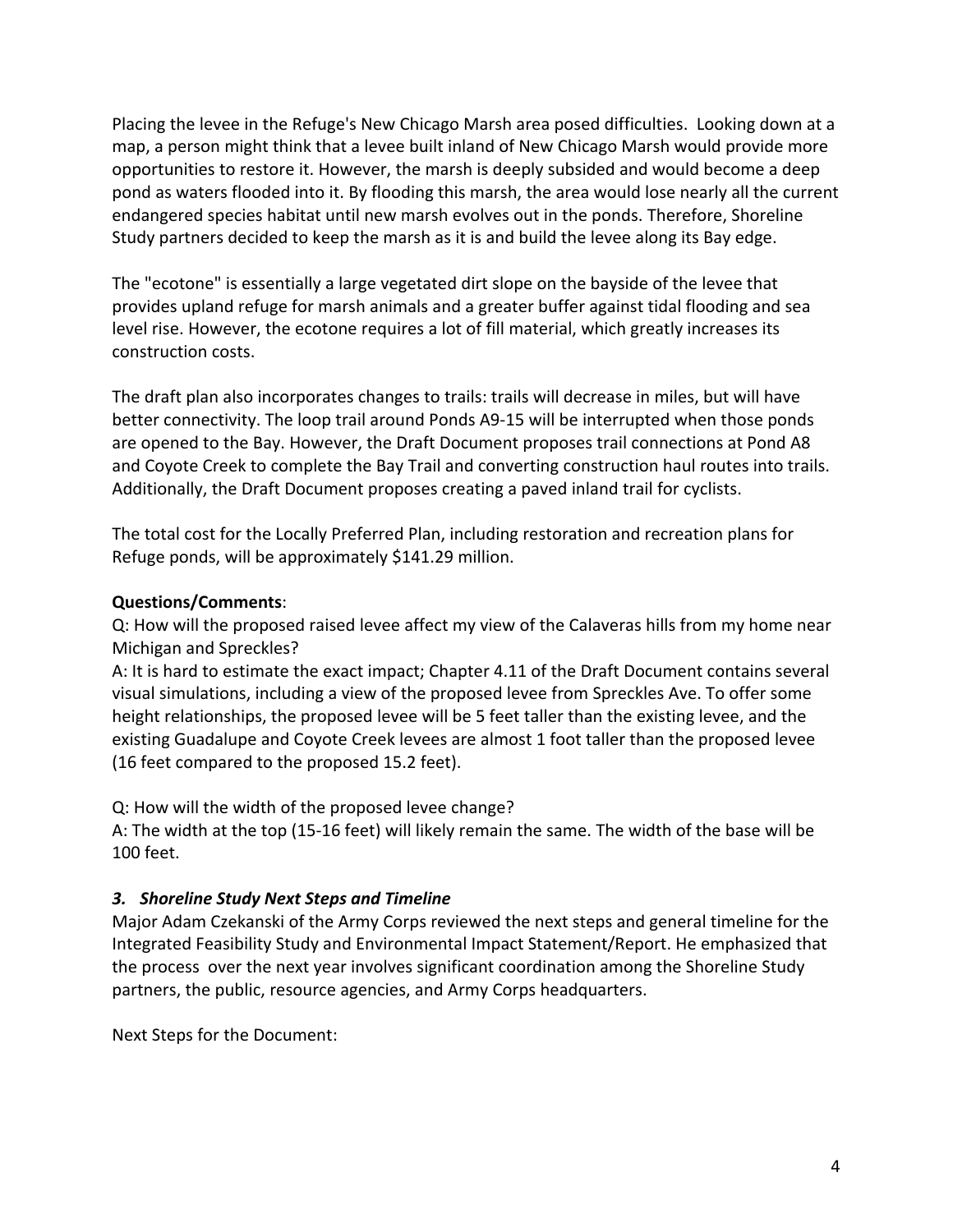- " The opportunity for the public to review and provide comments on the draft document will end Feb. 2, 2015 Feb. 23, 2015.<sup>\*</sup>
- August 2015: Final document will be available.
- **EXECOTE:** September 2015: the San Francisco District Army Corps will submit the final document to Army Corps headquarters.
- **.** November to December 2015: the Army Corps Chief of Engineers signs off on the document and recommended to Congress.
- **.** January 2016: The final report goes before Congress to consider authorizing the new construction project.

After Congress authorizes the project, Congress will need to appropriate federal funds for construction. Detailed construction-level designs would then be developed, with construction potentially beginning in 2017.

## **Questions/Comments**:

 

Q: How many opportunities are there for the public to contribute their input on the document and the project?

A: This public meeting is one opportunity to provide comments on the Draft Document; you can submit written comments until February 2 February 23. You will also have an opportunity to comment on the final document, which we expect will be released in August 2015 [the final document, however, will be final, and no further revisions will be made to the document after its release]. When funding becomes available to complete the project's detailed designs, the Army Corps, SCVWD and the Conservancy will work with local agencies and the community. Once the final document goes to Congress for authorization, the Army Corps cannot lobby its position, but members of the public can engage their congressional representatives. During the entire process, the project partners can host as many informational meetings/workshops to discuss the project details as deemed necessary.

Q: What methods can the public use to comment on the document, and in what form will the responses be?

A: The public can submit their written comments on the Draft Document at this public meeting, and they have until 5 p.m. February 2, 2015 February 23, 2015 to submit written comments by conventional mail or e-mail (no web-based submission is available). Formal responses to all submitted written comments on the Draft Document will be included in the final document.

Comment: Please directly engage the Santa Clara Unified School District during future public outreach regarding this project. School District members can help make sure students, parents, and the larger community know about these meetings. This project needs to engage the public more diligently. The February due date for comments is only a few weeks away, and several stakeholders (such as the School District) are likely unaware of the project.

<sup>\*</sup> The deadline to comment has been extended from February 2 to February 23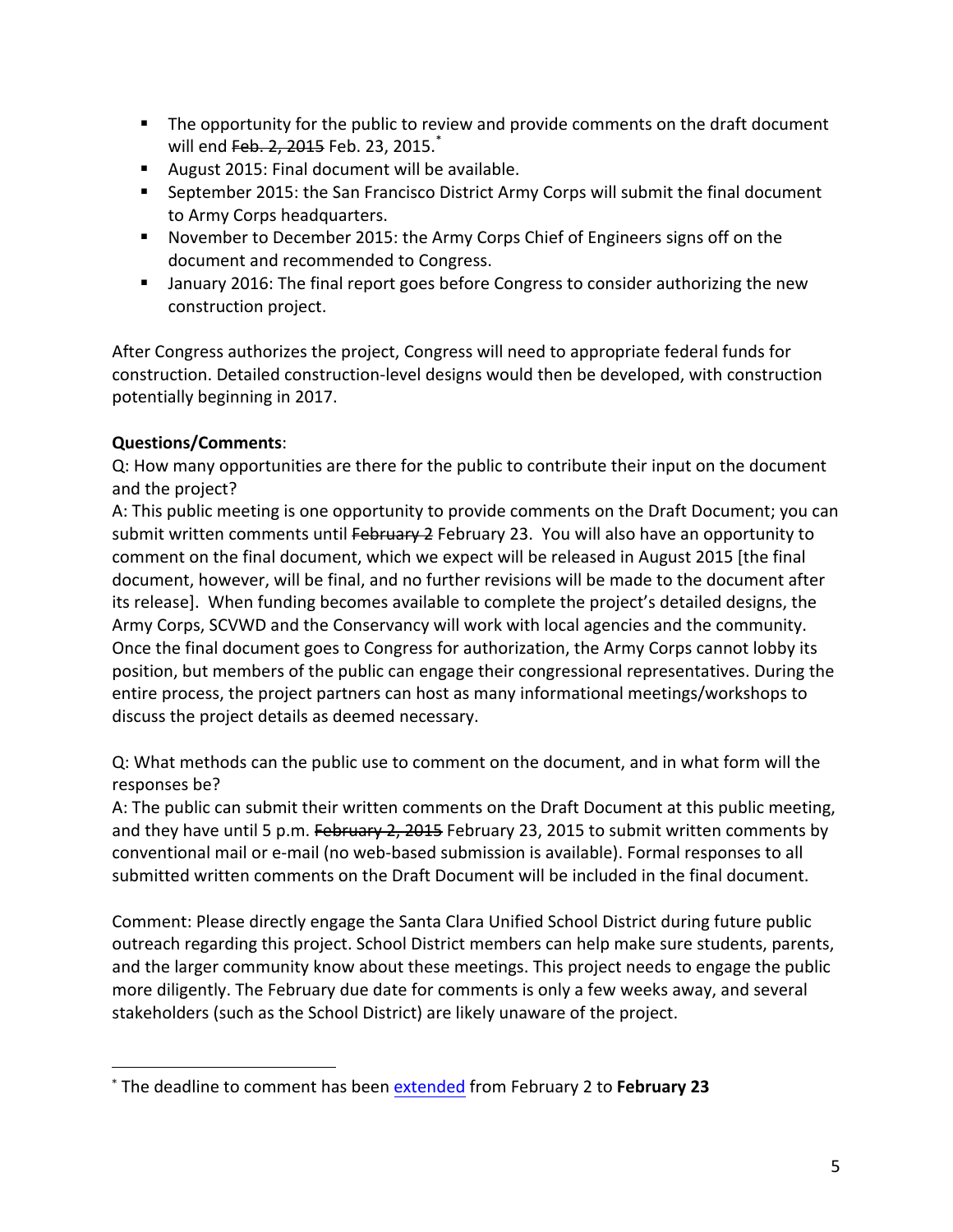Response: We did mail flyers to more than 3000 Alviso residents and businesses within the project limits, emailed approximately 1700 members who have participated in other collaborative meetings and the South Bay Salt Pond Restoration Project, and reached out to governmental agencies. We apologize for missing the School District, but will gladly add the contact information to our outreach list.

Q: I was recently appointed to the San José City Council for Alviso and Berryessa and am therefore unfamiliar with this project. Is the City of San José's professional administration actively involved in this project planning process?

A: Yes. SCVWD staff will also gladly work with you to bring you up to speed on this project.

Q: How can non-English speakers learn about this project?

A: The mailed flyers included wording in Spanish and provided instructions for obtaining translated material. Tonight's handouts also list the contact information for obtaining project information in Spanish.

Q: Will the PowerPoint presentation be available online?

A: Yes, at www.southbayshoreline.org, and the South Bay Salt Pond Restoration Project website (southbayrestoration.org) will have a link to the Shoreline Study website.

Q: We are noticing the marshland water levels are higher now, and water has even encroached onto properties on State Street. Does this project address the water currently affecting the community?

A: Although the encroaching waters came from New Chicago Marsh, the source was from rainwater, not tidal flows. The Army Corps's Shoreline Study focuses on preventing tidal flooding. The several rain events in December led to rainwater from San José city areas flowing into New Chicago Marsh flooding Alviso properties. The US Fish and Wildlife Service is working with the City of San José to address this internal drainage problem, but this study we are talking about tonight only addresses water coming from the Bay.

Q: Are you working with the City of San José to improve the drainage system? Why was a pump removed? How are you going to help Alviso residents deal with the near term and immediate flood risks?

A: We are from the Santa Clara Valley Water District, and any pump removal actions were conducted by the City of San José. However, SCVWD works closely with the City of San José. The City just rolled out a potential plan to address the internal drainage issue by looking at a new pump configuration. The City set aside a \$9 million budget to address this issue. SCVWD and the City will be working closely with the community as the City develops the new pump configuration project. We will have to look at both internal and external drainage to solve Alviso's flooding problem. However, internal drainage issue is a separate topic than the purpose of this meeting. We want to focus on the tidal flooding issue at this meeting and provide comments to the Army Corps so that it can proceed forward with the Shoreline Study project. We can update you on the pump station plans in a separate conversation.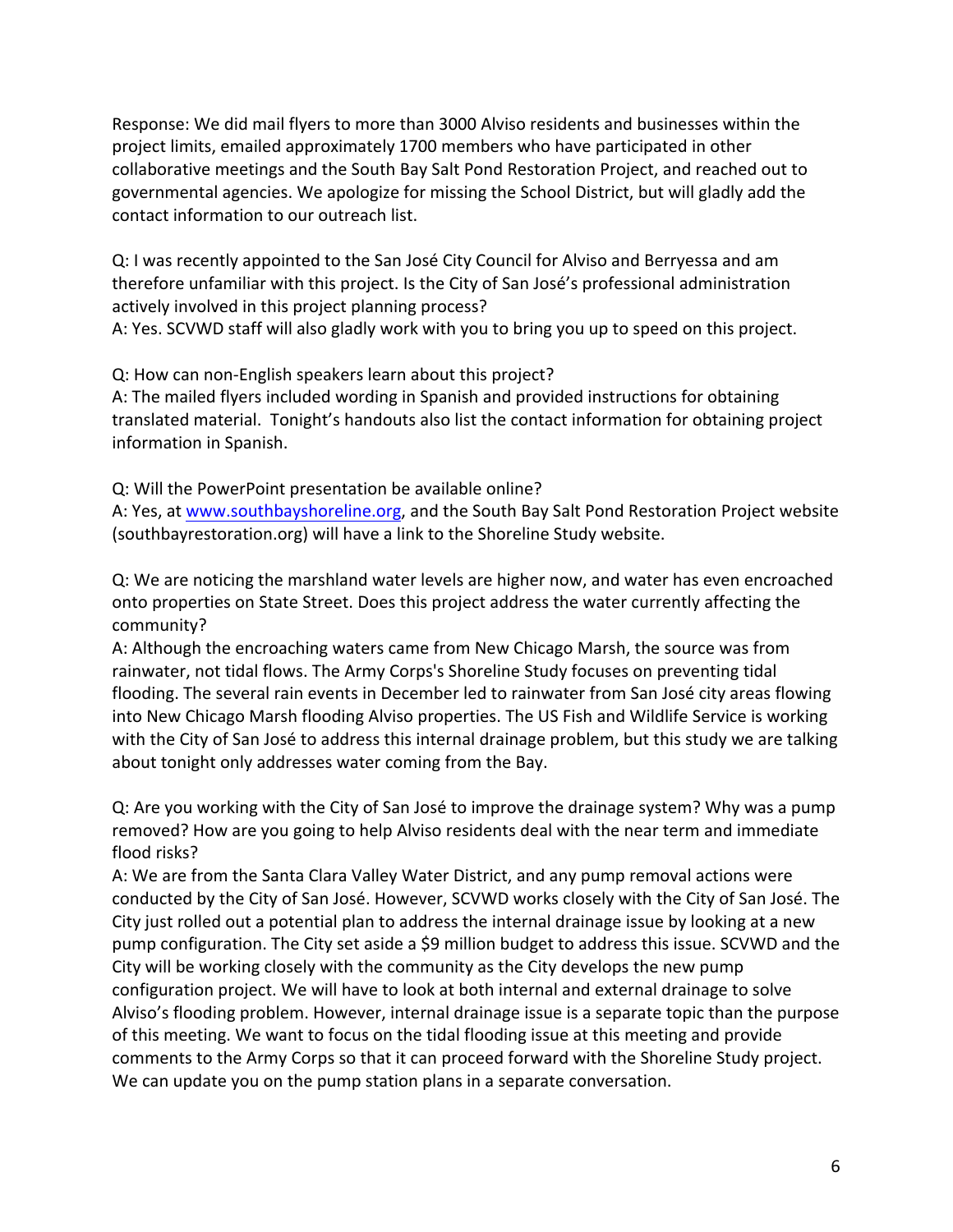Q: If the area has been dry with little rain, why did the recent storms lead to flooding? We did not have this problem before with just a few storms causing so much flooding. A: Several factors can contribute to this. One reason is that the ground dries up during droughts, causing the ground to be too hard to readily soak up all the water during large storm events. Instead, the water runs off the hard surface more quickly. If we received the rain more steadily, the ground would have been able to absorb all the water better.

Q: Will you be acquiring more land as a sanctuary for birds?

A: No, the Shoreline Study does not call for land acquisition. The Refuge already owns the land managed for shorebirds.

Comment: I am concerned how the smell may worsen once construction begins stirring up marsh material. The smell is already bad out here, and poorer air conditions may affect kids at the school near the project site.

## *4. Stakeholder Input, Questions, & Dialogue on Draft Plan and Environmental Impacts*

At this time, Shoreline Study partner representatives met with meeting participants individually at three stations, one on the proposed levee alignments, one on habitat restoration, and a third on recreation trails. Each station provided comment sheets, as well as project information through maps and/or posters. At each station, attendees could ask questions and provide comments on the Draft Document. A fourth station was convened to continue the conversation with residents concerned about the stormwater flooding issue and help them identify further resources and contacts.

Comments received at the station are shown in Attachment 2 below.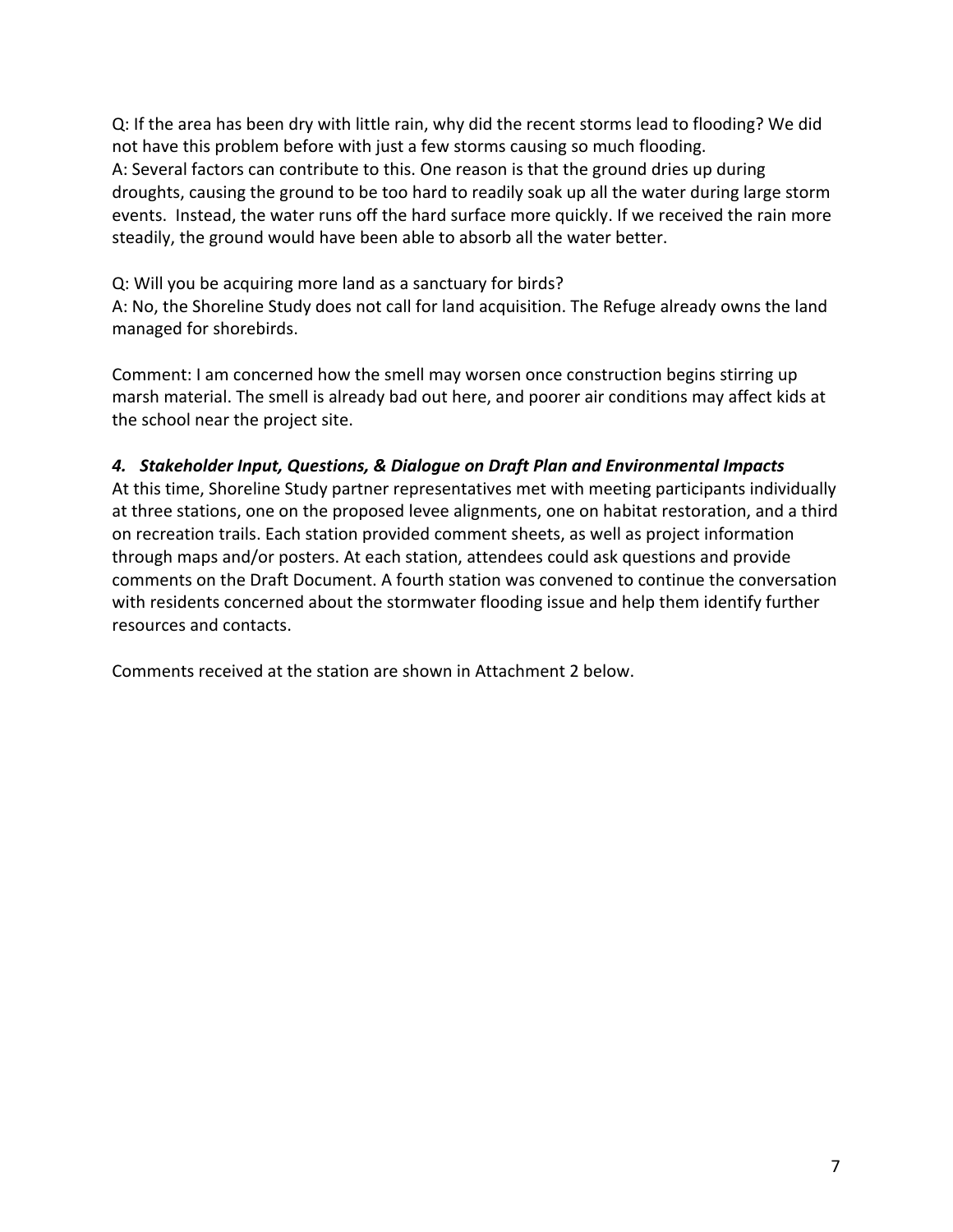#### **Attachment 1:**

South San Francisco Bay Shoreline Study, Phase I **Draft Integrated Feasibility Study and Environmental Impact Statement/Report** January 14, 2015 Public Meeting Attendance

| <b>Name</b>            | Organization             |
|------------------------|--------------------------|
| D Alcorn               |                          |
| <b>Esther Alday</b>    |                          |
| Ariel Ambruster        | <b>CCP</b>               |
| <b>Whitney Berry</b>   | City of San José         |
| <b>Winifred Bird</b>   |                          |
| <b>Rechelle Blank</b>  | <b>SCVWD</b>             |
| John Bourgeois         | <b>SCC</b>               |
| Allen Brown            |                          |
| Leslie Bulbuk          |                          |
| Max Busnardo           | HT Harvey and Associates |
| <b>Brenda Buxton</b>   | <b>SCC</b>               |
| Norma Camacho          | <b>SCVWD</b>             |
| Caleb Conn             | <b>USACE</b>             |
| <b>Craig Conner</b>    | <b>USACE</b>             |
| Adam Czekanski         | <b>USACE</b>             |
| Joyce Donahoe          |                          |
| Mike Donahoe           |                          |
| Dawn Edwards           |                          |
| <b>Chris Elias</b>     |                          |
| Daniel Espinoza        |                          |
| Joel Espinoza          |                          |
| Mark Espinoza          |                          |
| Rene Eyerly            | City of San José         |
| Gabrielle Feldman      |                          |
| <b>Vince Geronimo</b>  | <b>AECOM</b>             |
| <b>Stephanie Green</b> | City of San José         |
| <b>Bob Gross</b>       |                          |
| David Halsing          | <b>URS</b>               |
| David Hernandez        |                          |
| Stephanie Horii        | <b>CCP</b>               |
| Shani Kleinhaus        | <b>SCVAS</b>             |
| Matt Krupp             | City of Palo Alto        |
| <b>Beverly Laine</b>   |                          |
| <b>Tom Laine</b>       |                          |
| Matt Leddy             |                          |
| Bea Leija              |                          |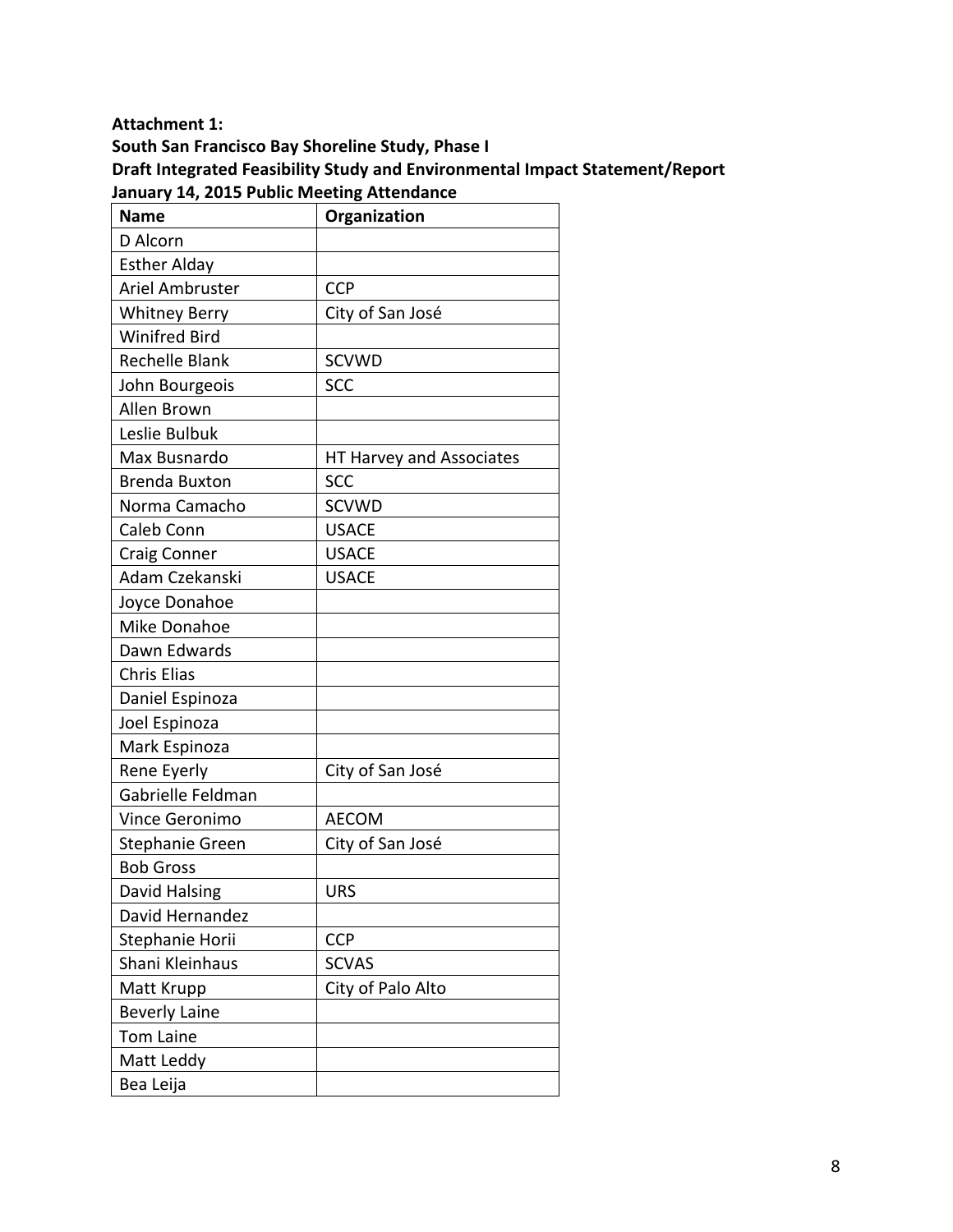| Jenmen Lo                 |                   |
|---------------------------|-------------------|
| Pat Mapelli               | Cargill           |
| <b>Margie Matthews</b>    |                   |
| Eileen McLaughlin         | <b>CCCR</b>       |
| Dorsey Moor               |                   |
| <b>Stacy Moskal</b>       | <b>USGS</b>       |
| James Munson              | <b>US EPA</b>     |
| Rajani Nair               | City of San José  |
| <b>Roger Narsim</b>       | <b>SCVWD</b>      |
| Ruben Orozco              |                   |
| Craig Parada              |                   |
| <b>Gail Raabe</b>         |                   |
| Melanie Richardson        | <b>SCVWD</b>      |
| <b>Richard Santos</b>     | <b>SCVWD</b>      |
| <b>Rolane Santos</b>      |                   |
| <b>Tony Santos</b>        |                   |
| <b>Brian Schmidt</b>      |                   |
| Clysta Seney              |                   |
| <b>Howard Shellhammer</b> | Individual        |
| Dylan Simon               | City of San José  |
| Charles Taylor            |                   |
| Melody Tovar              | City of Sunnyvale |
| George Trevino            |                   |
| David Wang                | <b>PRFC</b>       |
| Raymond Wong              |                   |
| <b>Yves Zsutty</b>        | City of San José  |